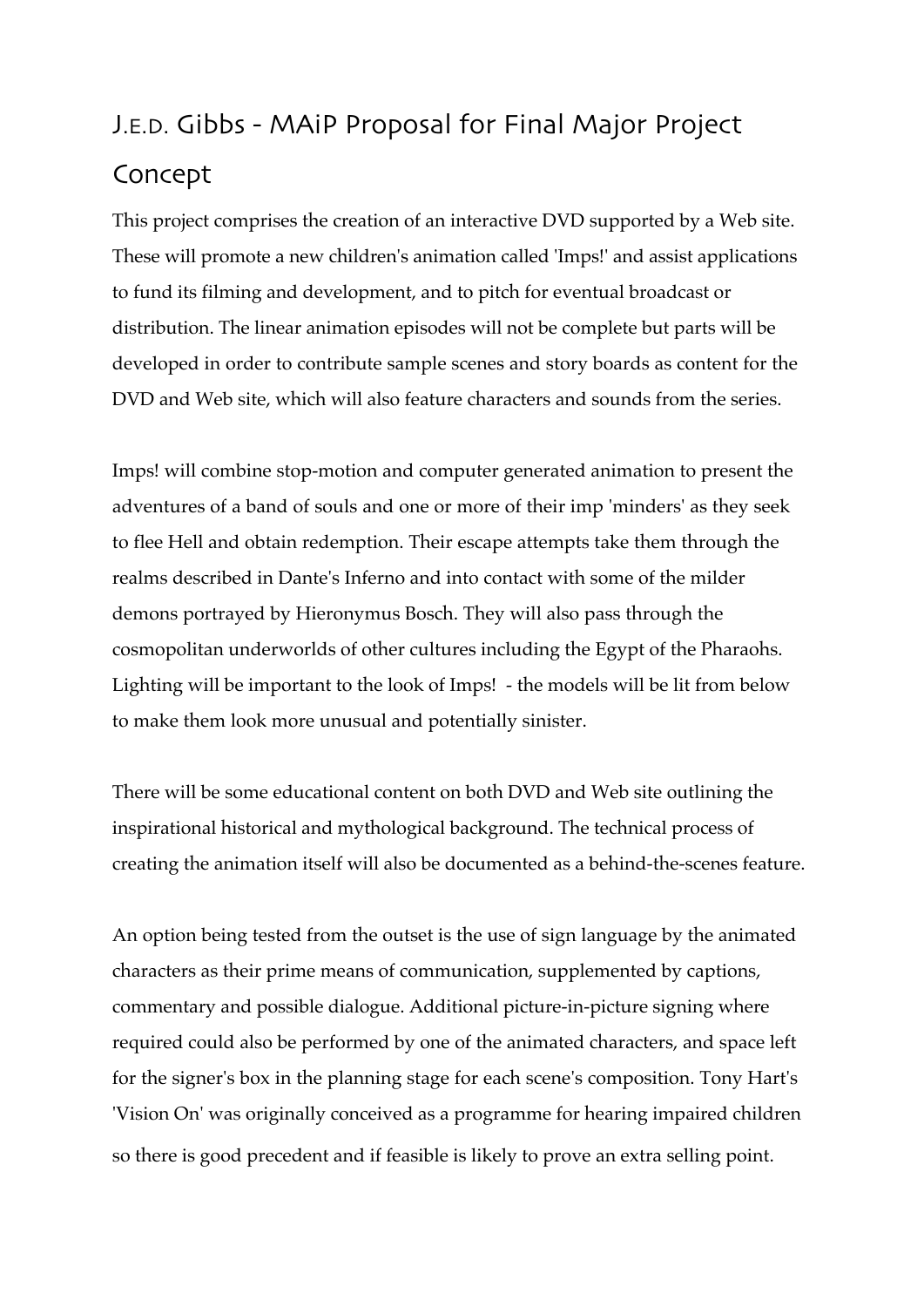#### Context

Imps! will be produced for a core market of children from 6 to 11, taking them on as they mature from **Pingu, Noddy, Bob the Builder, Postman Pat and Thomas the Tank Engine**, all very successful broadcast features and franchise operations. Aardman Animation in Bristol are one of the companies that I will approach once the DVD and Web site are ready. Aardman produce 'claymation' plasticene creations including **Morph, Creature Comforts, Wallace & Gromit, Rex the Runt**  and **Chicken Run**. Their claymation style seems to appeal to all ages but is particularly to a wider age range of children than will tolerate actors in 'Teletubbies' or 'Fimbles' suits. Imps! also aspires to provide interest for parents to reduce the chance of them switching over or off.

The proliferation of satellite and terrestrial digital channels provides opportunities for the creators of original content. If Aardman, Channel4, BBC or Sky do not take up Imps! the World Wide Web alone can be sufficient to promote a fledgling project. This is evidenced by Rustboy - which obtained private funding and big studio interest as a result of a good Web site at www.rustboy.com and clever positioning in magazine articles. The little animation called 'Alien Song' showcased creator Victor Navone and elevated his career from minor games developer to Pixar animator on Monsters Inc. and the Oscar-winning Finding Nemo.

The Imps! Web site will include links to the manufacturers of products and software used in the making of the animation. It is hoped that some may reciprocate, for instance the producers of the coloured beads used to represent lava and water might feature a page about the use of their product in Imps! and link back to www.imps.tv. As well as getting Imps! some visibility these links can assist ranking in search engines such as Google.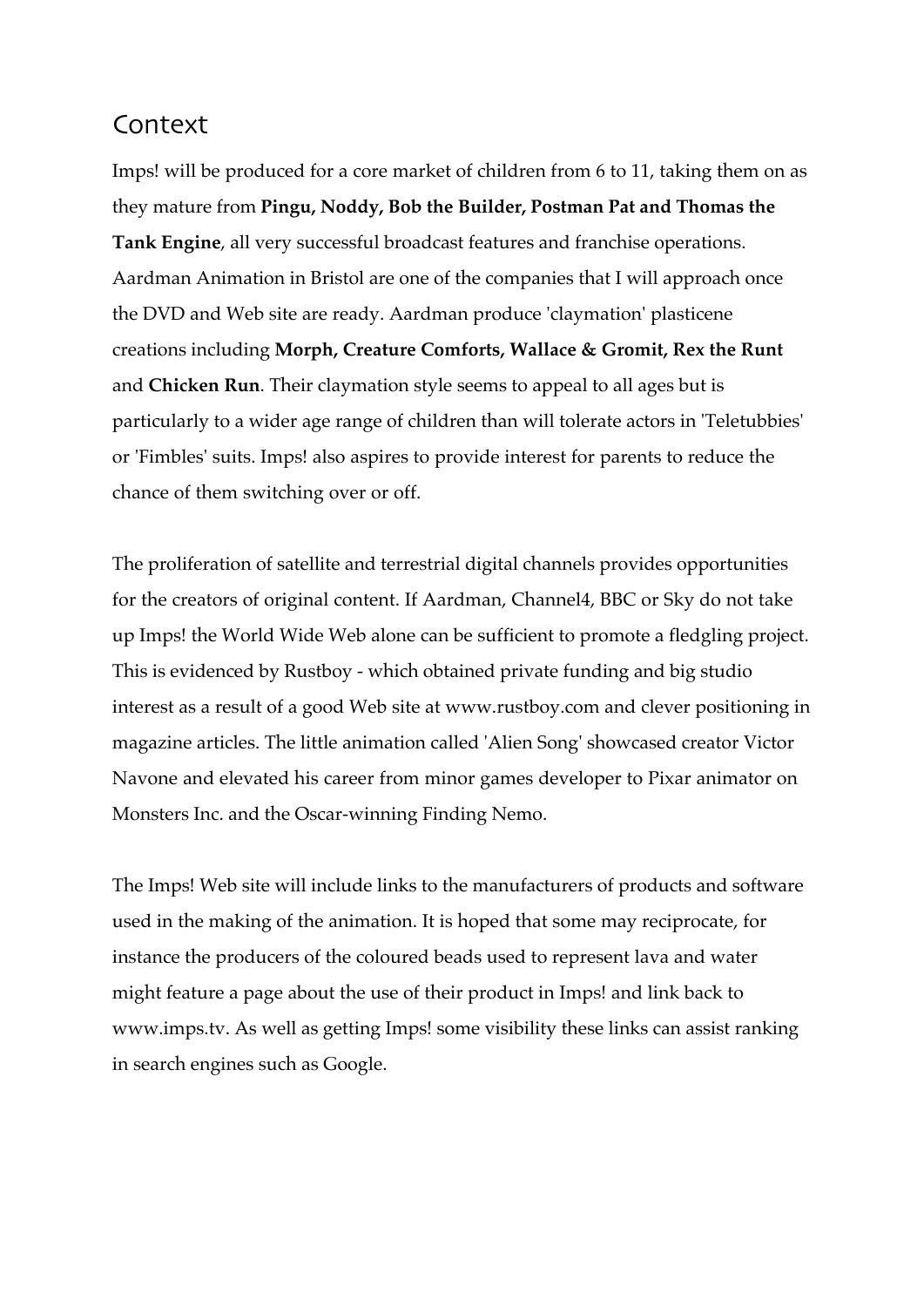## Rationale

I have long wanted to create a stop-motion animation. Finding a project in which my son can be a willing participant rather than a distraction is proving very rewarding. Undertaking this project has lead to my being offered the opportunity to teach two National Diploma animation units at Southampton City College next academic year. Imps! will give me first hand experience and provide a wealth of copyright free material with which to illustrate the course. The underworld scenario lends itself to first student projects as there is plenty of scope to create models in all manner of styles and even to incorporate historical figures.

The proposal will allow me to develop my first Flash based Website, explore 3D computer packages and produce my first interactive DVD.

#### Research

Areas of research include children's television, sources of film funding such as Screen South and Southern Arts, potential buyers or development partners for Imps! such as Aardman and Channel4, and the technical aspects of producing an animation for broadcast such as wide-screen aspect ratio and video colour temperatures.

If I am to incorporate sign language support I need to research the UK and US national variations, caption creation and Web site accessibility guidelines.

Principal among the wealth of literature concerning Hell is The Inferno, part of the Divine Comedy by Dante Alighieri in which he describes a medieval Christian hell peopled with political characters from his own time as well as some such as Virgil from classical Rome. Imps! may update the concept to include some more recent historical figures as an educational element.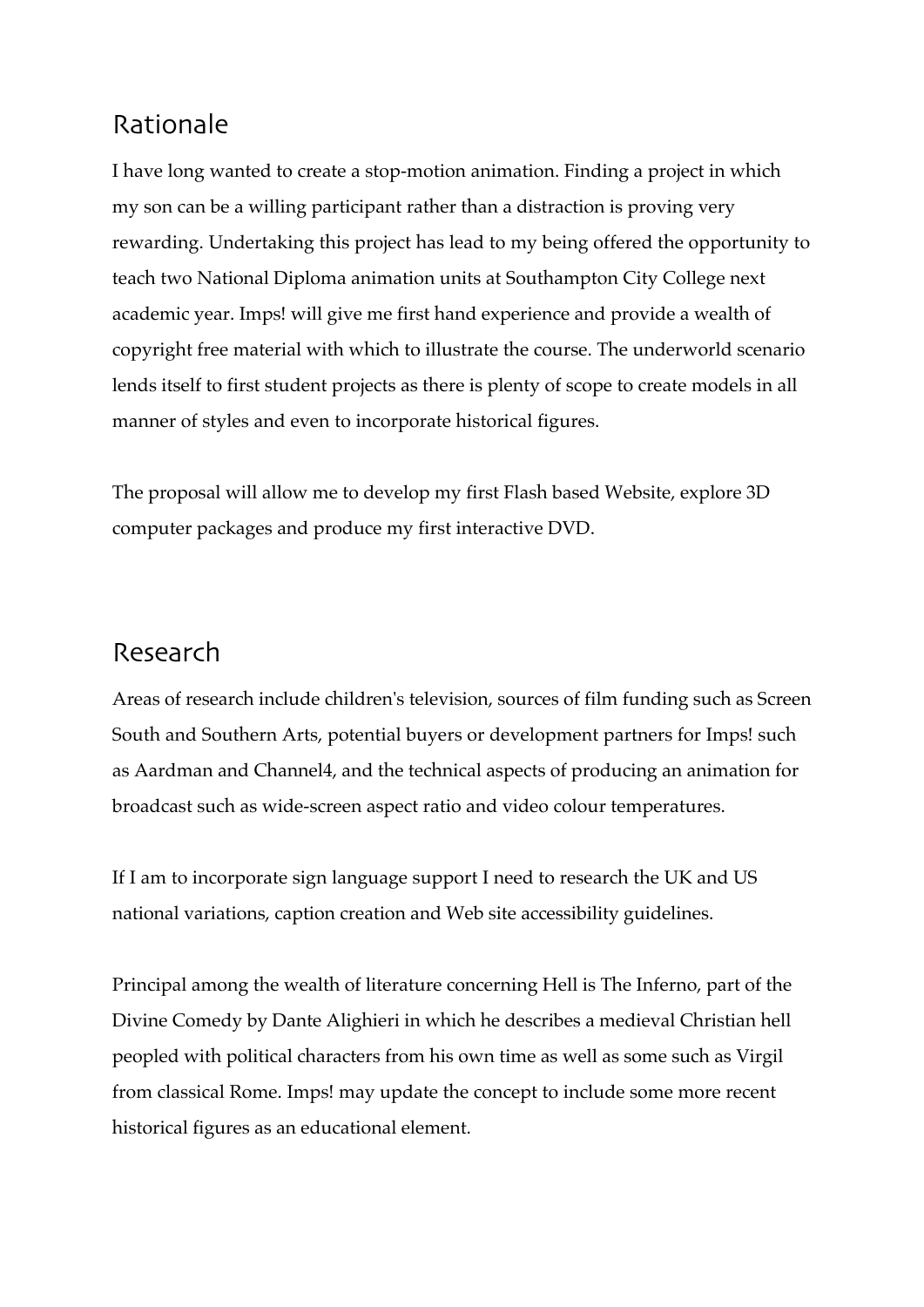Characters and scenery are drawn in part from the Garden of Earthly Delights triptych by Hieronymus Bosch now in the Prado. Much of his painting remains unsuitable for children but some characters can be inspired by details of his works. Contemporaries of Bosch whose works depict useful references and fantastic landscapes include Albrecht Dürer and Leonardo da Vinci.

The mythology of Ancient Egypt and its rich concept of an underworld populated by animal headed gods will extend the scope of the animation.

#### Skills

The project requires a range of skills, many developed on this MA course.

Web design using Macromedia Dreamweaver and Flash featured during Practice 1, which concluded that currently the best way to present video on the World Wide Web is to publish it using Flash. This allows for the creation of a custom user interface and enjoys a higher installed base than any of its rivals. Flash is fully crossplatform and is far less likely to be blocked by school and college firewall administrators than the intrusive Real Player, QuickTime or Windows Media Player.

The same Flash plug-in allows a rich interactive environment which is ideal for multimedia content accessed by children. I have learned the basics of Flash but this will be the first site I have worked on that will rely more on Flash than Dreamweaver. Flash MX 2004 Pro expands support for video and this will be a priority skill set to develop towards the end of the project once there are animation scenes to add to the Web site.

The animation itself will be recorded using one of the following after investigation and testing: iStopMotion by Boinx software, FrameThief or BTV Pro.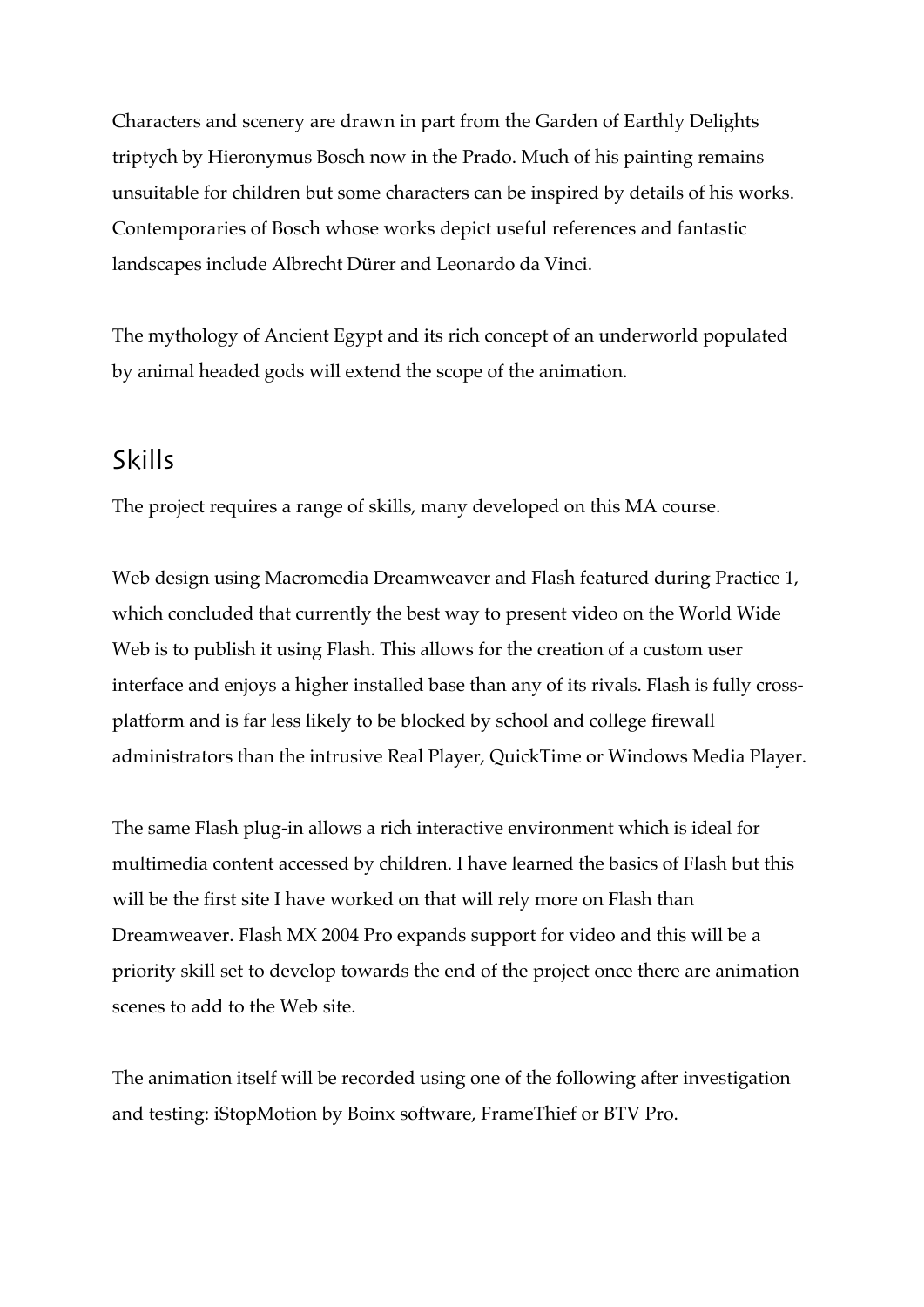3D computer generated scenery, effects and some of the animation will be created or enhanced in Cinema 4D or Lightwave. Professional 3D character modelling is often digitised from clay masters using expensive equipment, the approach used for Lord of the Rings and Blue Sky Studio's Ice Age. MAiP technician Micah Gates introduced the group to RealViz ImageModeller, which can provide a pathway from real 3D sculpting (such as the plasticene imps) to a virtual computer generated environment using a digital camera and sophisticated software. Canon 3D S.O.M., D Sculptor, Photomodeler and Photo3D provide rival options.

Characters will then be manipulated in Poser to create an animatic - a realtime animated representation of the story board to gauge timing for each scene and so inform the stop-motion animation.

The animatic also facilitates the development of the soundtrack, which will be created in Steinberg Cubase and Apple Soundtrack in a similar manner to that produced for our Practice 2 Group Interface. Musical ideas will also be developed in Apple's new iLife product Garageband which provides support for live instruments, midi and looped samples in a more accessible way than Cubase.

Corel Bryce will be employed to create the setting for the animatic since it works well alongside characters from former Metacreations stable mate Poser. Bryce will also be used to create some of the final scenery wherever it would be impractical to make expansive sets.

Final Cut Pro and Adobe After Effects will be used in the post-production of the animation itself and to prepare background animation sequences for the DVD. Video clips may be processed using Discrete Media Cleaner before being added to the DVD or Flash. For the DVD interface Apple's iDVD or DVD Studio will be the first applications explored since I need to learn these for my work, teaching video editing in a Macintosh environment at Southampton City College. If the Apple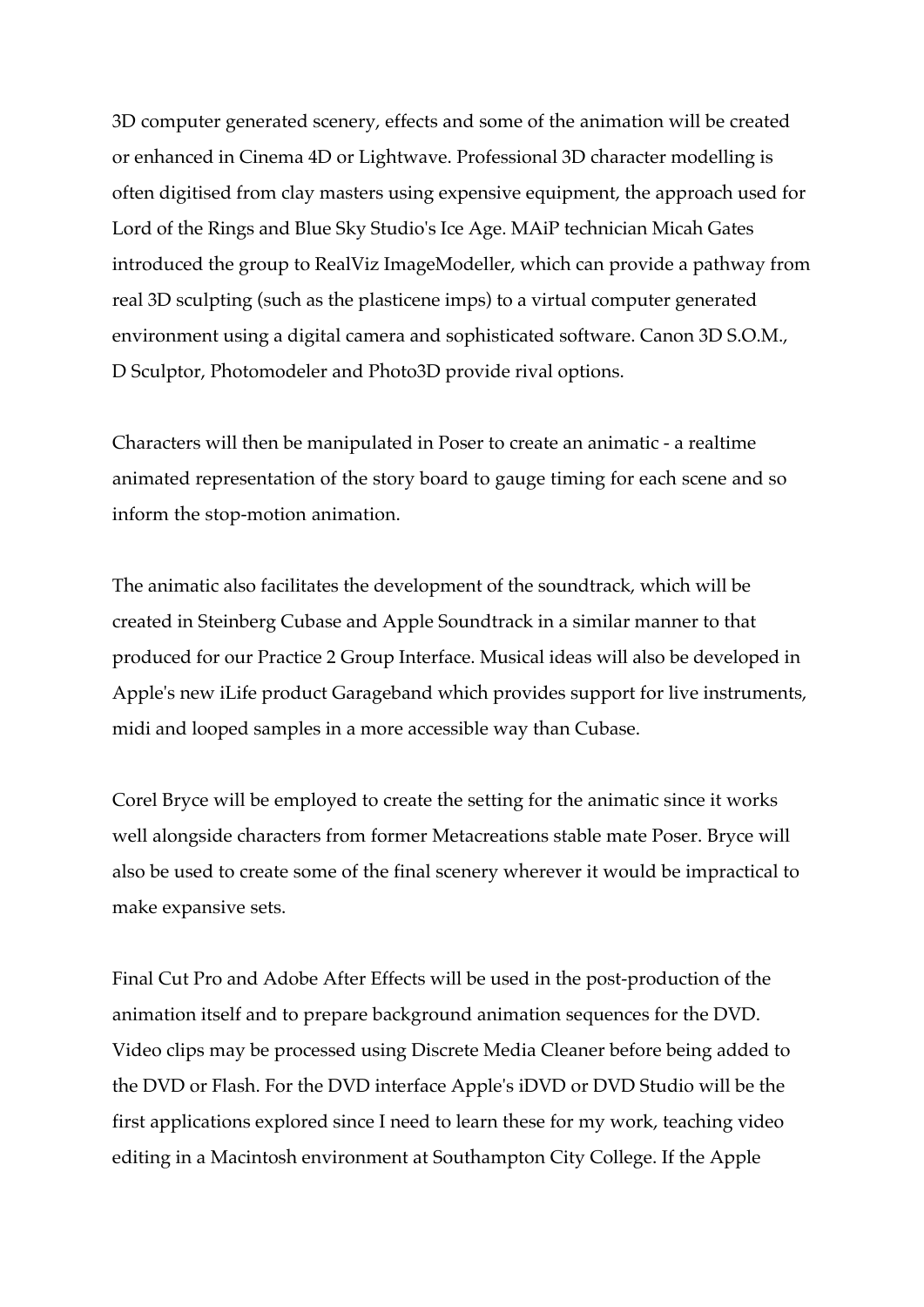applications prove unsuitable Macromedia Director will be investigated along with solutions available on the Windows platform.

### Project Management

The project involves many different software packages and affords as many opportunities to bog down or be drawn from the critical path. To achieve a completed DVD and Web site will require the adoption of a consistent attitude to 'acceptable' quality. The purpose of both DVD and Web site is to illustrate and sell a concept rather than a finished film, so the emphasis will be on overall impression rather than unachievable levels of detail or perfection in model making or animation at this stage. The characters must be developed and models made before animation and DVD can be produced. The historical context and 'making of' sections will run parallel throughout the project. There are many additional skills to be learned in preparation for later parts of the project.

The writers and painters providing inspiration have been dead for almost five hundred years or more so the remaining issues of copyright involve the reproduction of images of paintings or portions of translation\* for the background information sections of the DVD and Web site, and the possible use of some music by Nick Harper, with whom I have worked in the past and who was featured on video (with permission) during Practice 1. www.jednet.co.uk/nick

\* one translation I obtained from the internet has this copyright information: © Copyright 2000 A.S.Kline, All Rights Reserved.

This work MAY be FREELY reproduced, stored and transmitted, electronically or otherwise, for any NON-COMMERCIAL purpose.